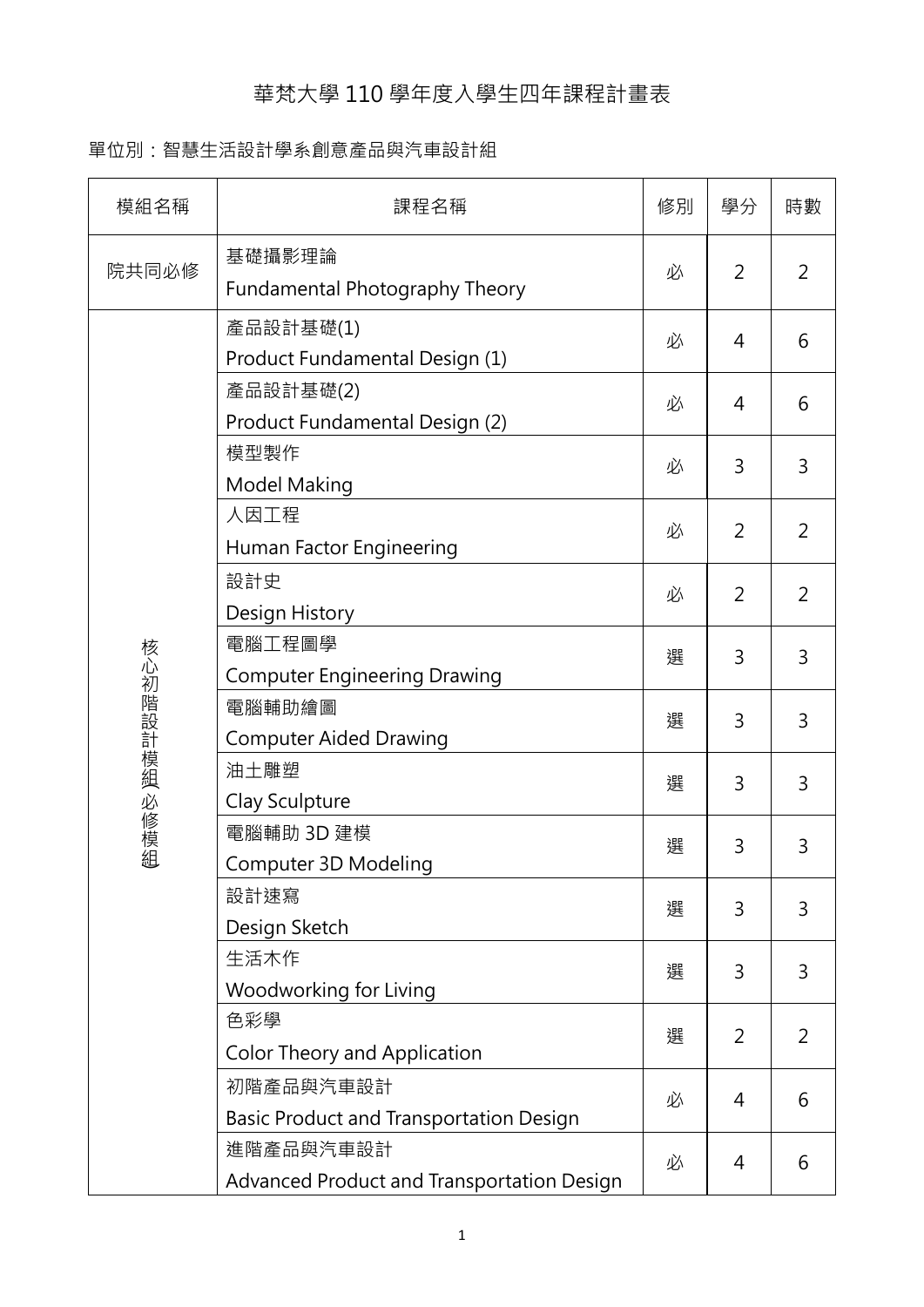|               | 材料與製造                                     | 必 | 3 | 3              |
|---------------|-------------------------------------------|---|---|----------------|
|               | <b>Material and Manufacturing</b>         |   |   |                |
|               | 產品結構                                      | 選 | 3 | 3              |
|               | <b>Product Structure</b>                  |   |   |                |
|               | 初階數位手繪技法                                  | 選 | 3 | 3              |
|               | <b>Basic Digital Free Hand Drawing</b>    |   |   |                |
|               | 進階數位手繪技法                                  | 選 | 3 | 3              |
| 核心初階設計模組 必修模組 | <b>Advanced Digital Free Hand Drawing</b> |   |   |                |
|               | 設計方法與賞析                                   | 選 | 3 | 3              |
|               | Design Methodology and Appreciation       |   |   |                |
|               | 設計思考                                      | 選 | 3 | 3              |
|               | Design Thinking                           |   |   |                |
|               | 創意行旅設計                                    | 選 | 3 | 3              |
|               | <b>Creative Traveling Design</b>          |   |   |                |
|               | 初階設計開發                                    | 必 | 4 | 6              |
|               | <b>Basic Design Development</b>           |   |   |                |
|               | 進階設計開發                                    | 必 | 4 | 6              |
|               | <b>Advanced Design Development</b>        |   |   |                |
|               | 專利與設計                                     | 選 | 2 | 2              |
|               | Patent and Design                         |   |   |                |
|               | 參數數位設計                                    | 選 | 3 | 3              |
|               | Parameter Digital Design                  |   |   |                |
|               | 使用者經驗設計                                   | 選 | 3 | 3              |
|               | <b>User Experienced Design</b>            |   |   |                |
|               | 使用者數位介面設計                                 | 選 | 3 | 3              |
| 核心進階設計模組 必修模組 | Digital Interface Design                  |   |   |                |
|               | 校外實習(1)                                   | 選 | 3 | $\overline{0}$ |
|               | Practice (1)                              |   |   |                |
|               | 設計專題(1)                                   | 必 | 4 | 6              |
|               | Project Design (1)                        |   |   |                |
|               | 設計專題(2)                                   | 必 | 4 | 6              |
|               | Project Design (2)                        |   |   |                |
|               | 設計經營與管理                                   | 選 | 3 | 3              |
|               | Design Operating and Management           |   |   |                |
|               | 包裝設計                                      | 選 | 3 | 3              |
|               | Package Design                            |   |   |                |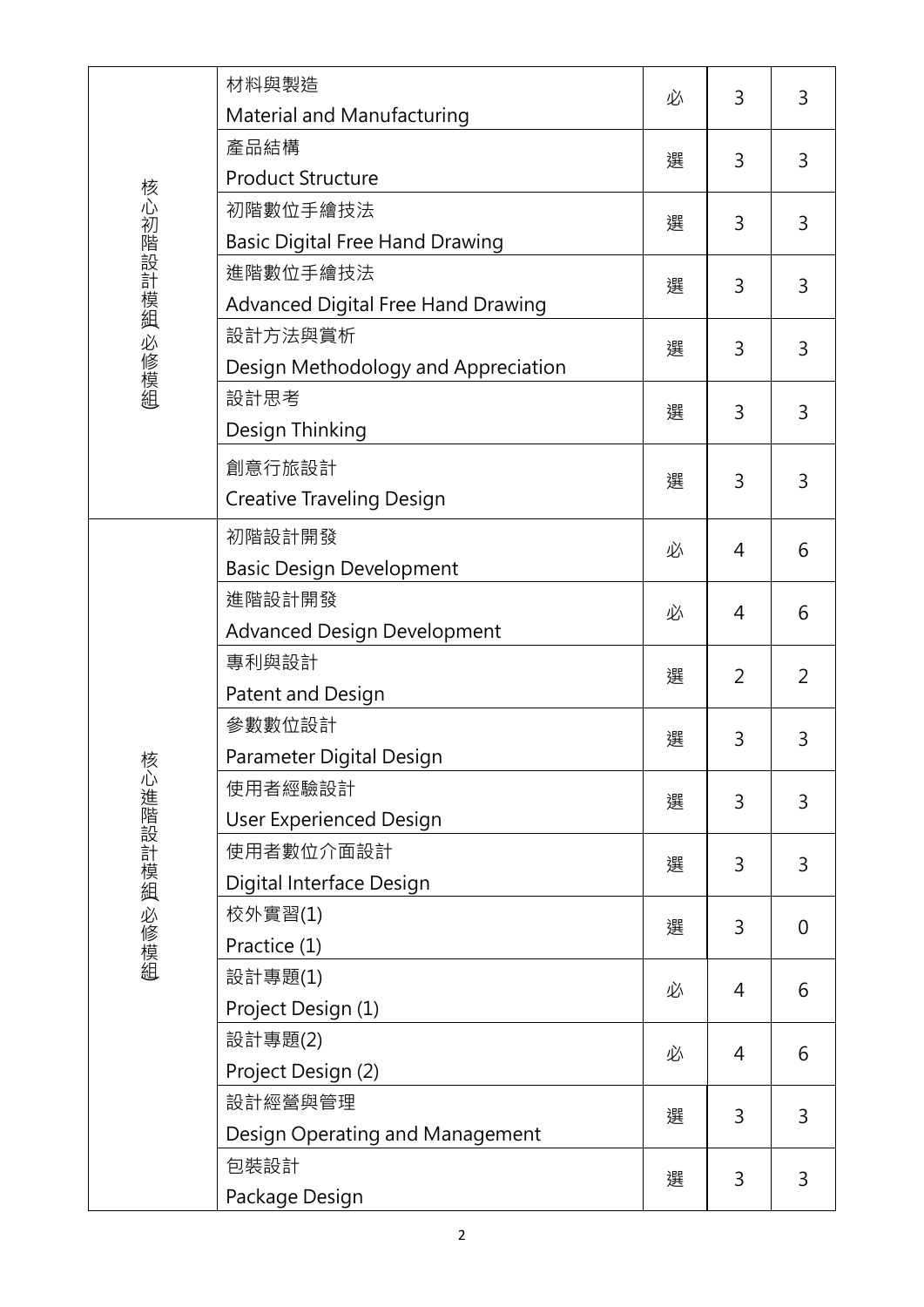| 核心進階設計模組<br>必修模組 | 作品與發表                                       | 選 | 3 | 3              |
|------------------|---------------------------------------------|---|---|----------------|
|                  | Design Presentation and Portfolio           |   |   |                |
|                  | 展示設計                                        | 選 | 3 | 3              |
|                  | <b>Exhibition Design</b>                    |   |   |                |
|                  | 校外實習(2)                                     | 選 | 3 | $\overline{0}$ |
|                  | Practice (2)                                |   |   |                |
|                  | 智慧創新應用實務                                    | 選 | 3 | 3              |
|                  | Intelligent innovation application practice |   |   |                |
|                  | 行動裝置 App 應用設計                               | 選 | 3 | 3              |
|                  | Mobile device App application design        |   |   |                |
| 智能產品模組           | 使用者經驗設計                                     | 選 | 3 | 3              |
|                  | <b>User Experienced Design</b>              |   |   |                |
|                  | 使用者數位介面設計                                   | 選 | 3 | 3              |
|                  | Digital Interface Design                    |   |   |                |
|                  | 3D 曲面建模                                     | 選 | 3 | 3              |
|                  | Nurbs 3D Modeling                           |   |   |                |
|                  | 參數數位設計                                      | 選 | 3 | 3              |
|                  | Parameter Digital Design                    |   |   |                |
| 參數式設計模組          | 參數設計實務應用                                    | 選 | 3 | 3              |
|                  | Parametric Design Application               |   |   |                |
|                  | 陶瓷工藝                                        | 選 | 3 | 3              |
|                  | Ceramic Craft                               |   |   |                |
| 陶瓷藝術創作模組         | 陶藝創作                                        | 選 | 3 | 3              |
|                  | <b>Ceramic Creation</b>                     |   |   |                |
|                  | 陶瓷 3D 列印理論與實務                               | 選 | 3 | 3              |
|                  | Theory and Practice of Ceramic 3D Printing  |   |   |                |
|                  | 陶瓷 3D 列印創作                                  | 選 | 3 | 3              |
|                  | <b>Ceramic 3D Printing Creation</b>         |   |   |                |
|                  | 進階油土模型                                      |   | 3 | 3              |
| 汽車設計模組           | <b>Advanced Clay Modeling</b>               | 選 |   |                |
|                  | 電腦輔助繪圖                                      |   |   | 3              |
|                  | <b>Computer Aided Drawing</b>               | 選 | 3 |                |
|                  | 初階數位自由手繪                                    | 選 | 3 | 3              |
|                  | Basic Digital Sketch & Rendering            |   |   |                |
|                  | 進階數位自由手繪                                    | 選 | 3 | 3              |
|                  | Advanced Digital Sketch & Rendering         |   |   |                |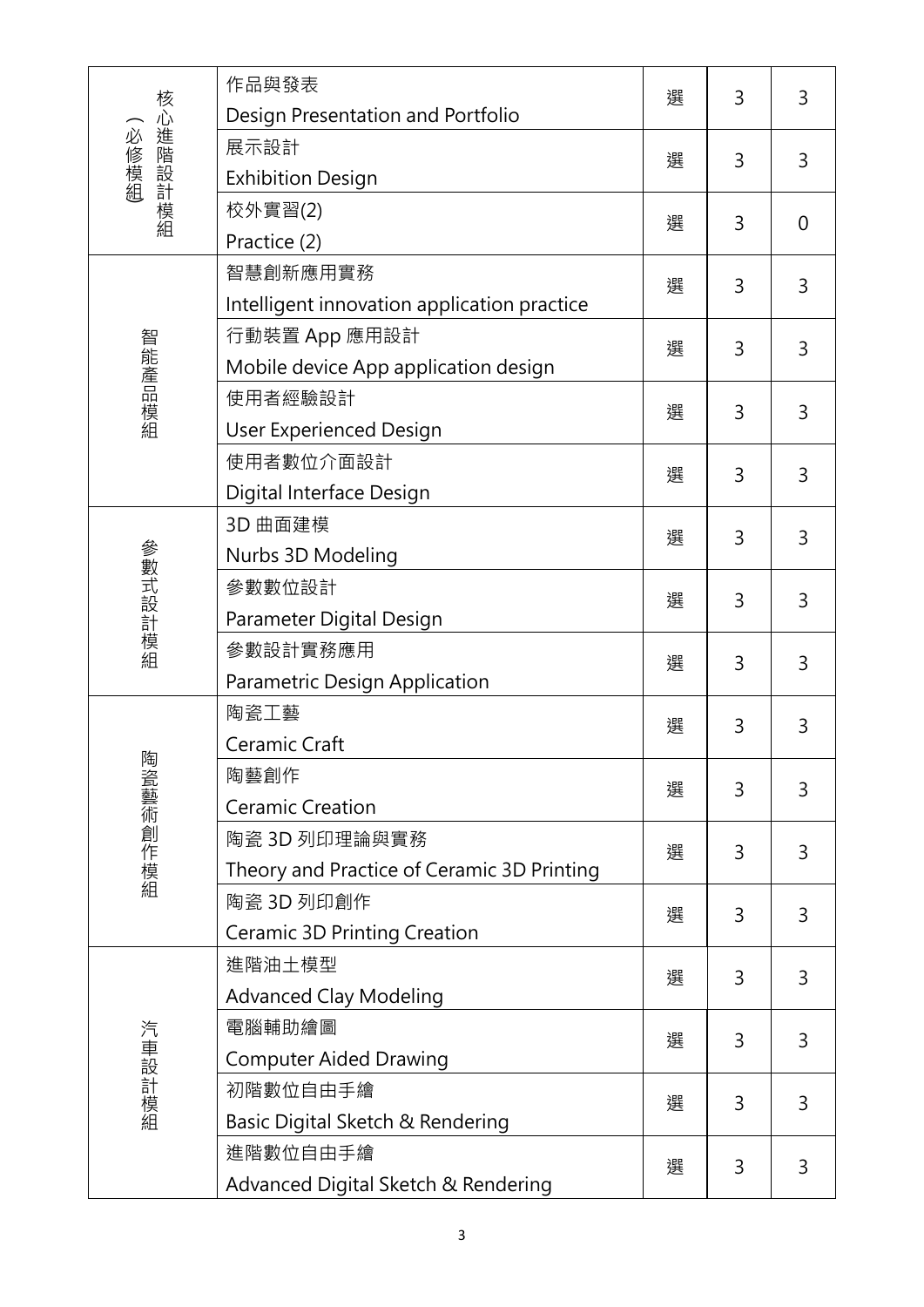|             | 初階自由形態 3D 建構                          | 選 | 3 | 3 |
|-------------|---------------------------------------|---|---|---|
|             | Basic Freeform 3D Modeling            |   |   |   |
| 汽車設計模組      | 進階自由形態 3D 建構                          | 選 | 3 | 3 |
|             | Advanced Freeform 3D Modeling         |   |   |   |
|             | 產品色彩材料與時尚運用                           | 選 | 3 | 3 |
|             | <b>CMF &amp; Fashion Applications</b> |   |   |   |
|             | 初階金工設計                                | 選 | 3 | 3 |
|             | Basic Metalsmith and Design           |   |   |   |
|             | 進階金工設計                                | 選 | 3 | 3 |
|             | Advanced Metalsmith and Design        |   |   |   |
|             | 初階皮革設計                                | 選 | 3 | 3 |
|             | <b>Basic Leather Design</b>           |   |   |   |
|             | 進階皮革設計                                | 選 | 3 | 3 |
|             | <b>Advanced Leather Design</b>        |   |   |   |
|             | 珠寶蠟雕(上)                               | 選 | 3 | 3 |
|             | Wax Carving Design (1)                |   |   |   |
| (全校性 時尚設計模組 | 珠寶蠟雕(下)                               | 選 | 3 | 3 |
|             | Wax Carving Design (2)                |   |   |   |
|             | 珠寶素描                                  | 選 | 3 | 3 |
|             | Jewelry Illustration                  |   |   |   |
|             | 珠寶鑲嵌                                  | 選 | 3 | 3 |
|             | Jewelry Riders                        |   |   |   |
|             | 金屬冷接工藝                                | 選 | 3 | 3 |
|             | Jewelry Rivets                        |   |   |   |
|             | 琺瑯設計                                  | 選 | 3 | 3 |
|             | <b>Enamel Design</b>                  |   |   |   |
|             | 金屬鍛敲                                  | 選 | 3 | 3 |
|             | Metal Forging                         |   |   |   |